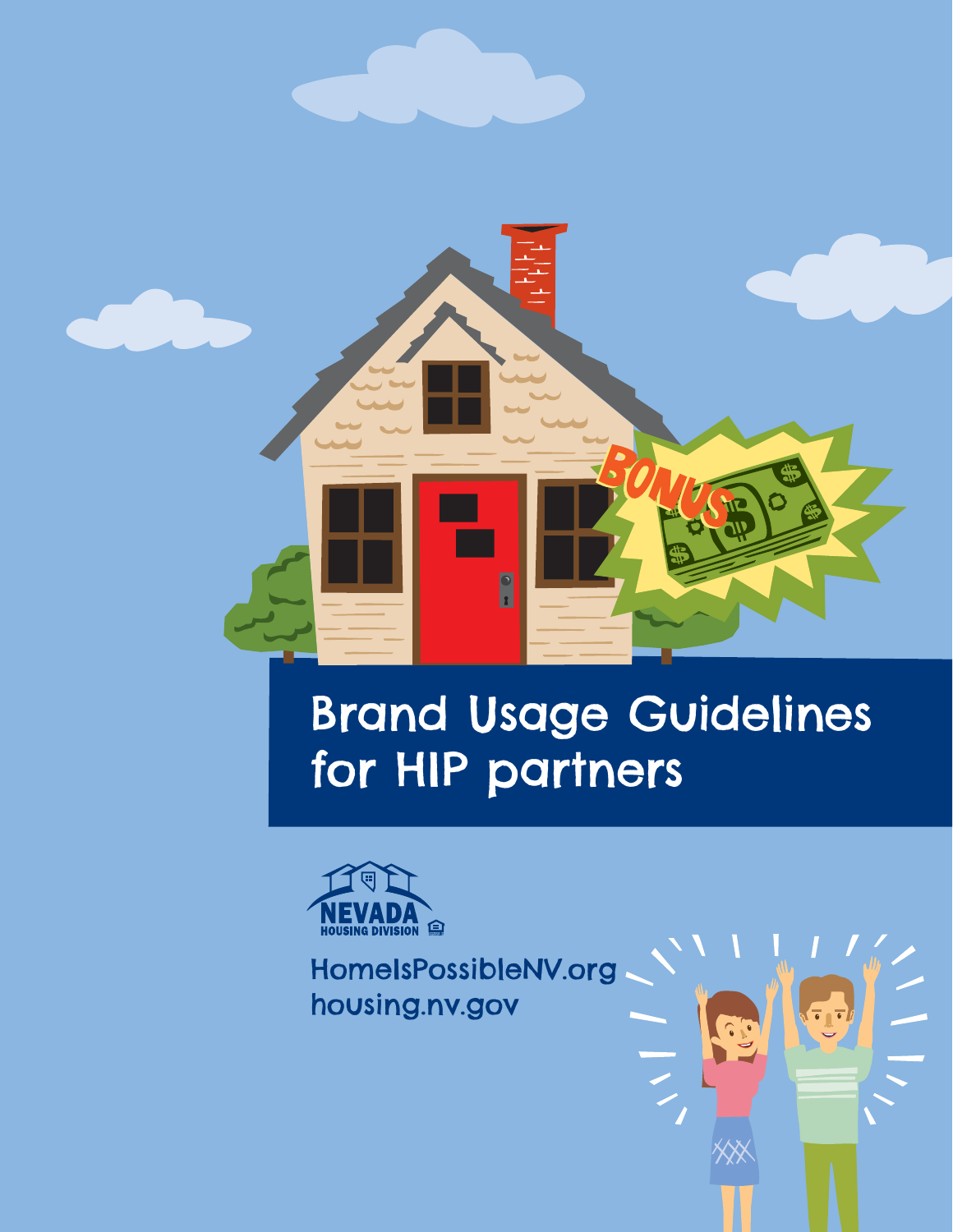We are so glad you are part of the Home Is Possible™ family and are helping to make the dream of homeownership possible for so many Nevadans.

Promoting and sharing our programs is a valuable part of our partnership. To tell the truth, without you, we couldn't really do this at all. These guidelines will help clarify the ways in which you can use HIP-provided marketing materials and keep all of us on the same page. To maintain our copyright for Home is Possible, we must maintain a strict brand standard. By following these guidelines, our partners help ensure we are compliant. (Look at you, going above and beyond again!)





## **Nevada Housing Division logo**

Our NHD logo is included on HIP marketing materials, including our website. This logo mark is for the exclusive use of NHD.

#### **Do**

• Contact NHD about possible co-sponsorship opportunities that may warrant use of our logo. These will be determined on an individual basis. (775) 687-2236 | dpace@housing.nv.gov

#### **Don't**

• Use the NHD logo on your personal or company materials, even if you are an approved partner.